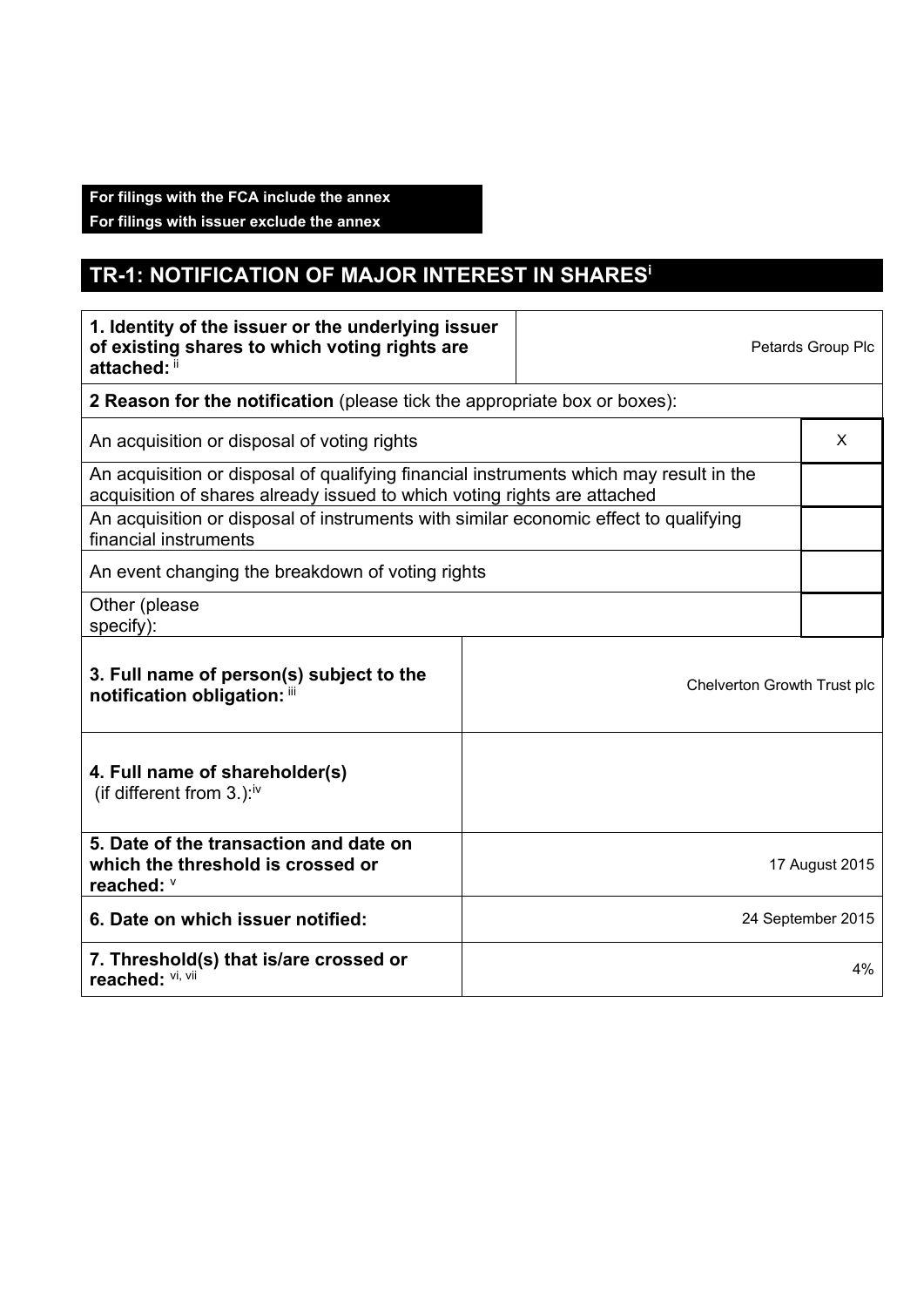| 8. Notified details:                                                                                                                             |                     |                                                   |               |                                   |              |                      |                 |
|--------------------------------------------------------------------------------------------------------------------------------------------------|---------------------|---------------------------------------------------|---------------|-----------------------------------|--------------|----------------------|-----------------|
| A: Voting rights attached to shares Vill, IX                                                                                                     |                     |                                                   |               |                                   |              |                      |                 |
| Resulting situation after the triggering transaction<br><b>Situation previous</b><br>Class/type of<br>to the triggering<br>shares<br>transaction |                     |                                                   |               |                                   |              |                      |                 |
| if possible using<br>the ISIN CODE                                                                                                               | <b>Number</b><br>οf | <b>Number</b><br><b>Number</b><br>of shares<br>οf |               | <b>Number of voting</b><br>rights |              | % of voting rights x |                 |
|                                                                                                                                                  | <b>Shares</b>       | Voting<br><b>Rights</b>                           | <b>Direct</b> | Direct <sup>xi</sup>              | Indirect Xii | <b>Direct</b>        | <b>Indirect</b> |
| <b>ORDS</b><br>GB00B4YL8F73                                                                                                                      | 1,200,000           | 1,200,000                                         | 1,500,000     | 1,500,000                         |              | 4.32%                |                 |

| <b>B: Qualifying Financial Instruments</b>                                                                                                                                                                                                                  |  |  |  |  |  |  |
|-------------------------------------------------------------------------------------------------------------------------------------------------------------------------------------------------------------------------------------------------------------|--|--|--|--|--|--|
| Resulting situation after the triggering transaction                                                                                                                                                                                                        |  |  |  |  |  |  |
| <b>Expiration</b><br>Exercise/<br>% of voting<br><b>Type of financial</b><br><b>Number of voting</b><br>date xiii<br><b>Conversion Period Xiv</b><br>instrument<br>rights that may be<br>rights<br>acquired if the<br>instrument is<br>exercised/converted. |  |  |  |  |  |  |
|                                                                                                                                                                                                                                                             |  |  |  |  |  |  |

| C: Financial Instruments with similar economic effect to Qualifying Financial Instruments<br>XV, XVI |                          |                                           |                                                |                                                        |                               |              |  |
|------------------------------------------------------------------------------------------------------|--------------------------|-------------------------------------------|------------------------------------------------|--------------------------------------------------------|-------------------------------|--------------|--|
| Resulting situation after the triggering transaction                                                 |                          |                                           |                                                |                                                        |                               |              |  |
| <b>Type of financial</b><br>instrument                                                               | <b>Exercise</b><br>price | <b>Expiration</b><br>date <sup>xvii</sup> | Exercise/<br><b>Conversion</b><br>period xviii | <b>Number of voting rights</b><br>instrument refers to | % of voting rights xix,<br>XX |              |  |
|                                                                                                      |                          |                                           |                                                |                                                        | <b>Nominal</b>                | <b>Delta</b> |  |
|                                                                                                      |                          |                                           |                                                |                                                        |                               |              |  |

| Total (A+B+C)                  |                             |  |  |  |
|--------------------------------|-----------------------------|--|--|--|
| <b>Number of voting rights</b> | Percentage of voting rights |  |  |  |
| 1,500,000                      | 4.32%                       |  |  |  |